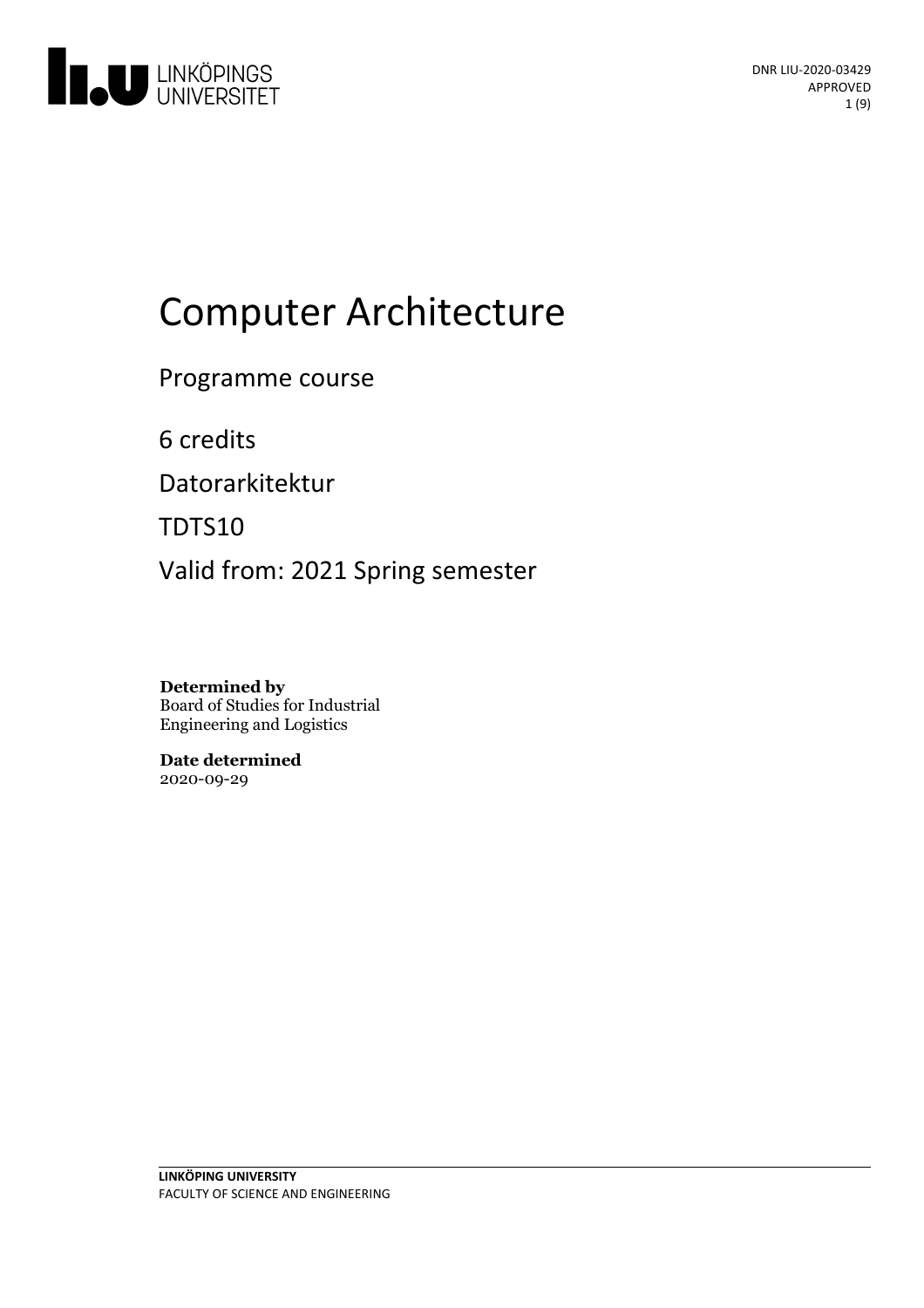# Main field of study

Computer Science and Engineering

# Course level

First cycle

## Advancement level

 $G_1X$ 

# Course offered for

- Master of Science in Industrial Engineering and Management International
- Master of Science in Industrial Engineering and Management

# Prerequisites

Switching Theory and Logical Design, Computer Hardware and Architecture

# Intended learning outcomes

This course will give students knowledge of how a computer works and an understanding of computer architecture and organization. After completing the course, the students should be able to:<br>• Understand and explain the overall functioning of a computer system.

- 
- Make a connection between programs and the way they are executed on the
- Evaluate the complexity of modern computer systems and identify what the main problems are and how they are solved.

• Identify the main parameters which impact the quality of a computer system, how they relate to the system complexity and, implicitely, cost.<br>• Understand technical specifications of microprocessors. Describe the

architecture of a modern processor, evaluate and compare. Report in written and oral form.

### Course content

Components of <sup>a</sup> computer, computer performance, instruction set, RISC vs CISC, arithmetic, pipe-lining, instruction levelparallelism, memory hierarchy, cache memory, virtual memory, input/output handling and interconnect structure, parallel programming, GPUs.

# Teaching and working methods

The course consists of a series of lectures, laboratory assignments and an exam.

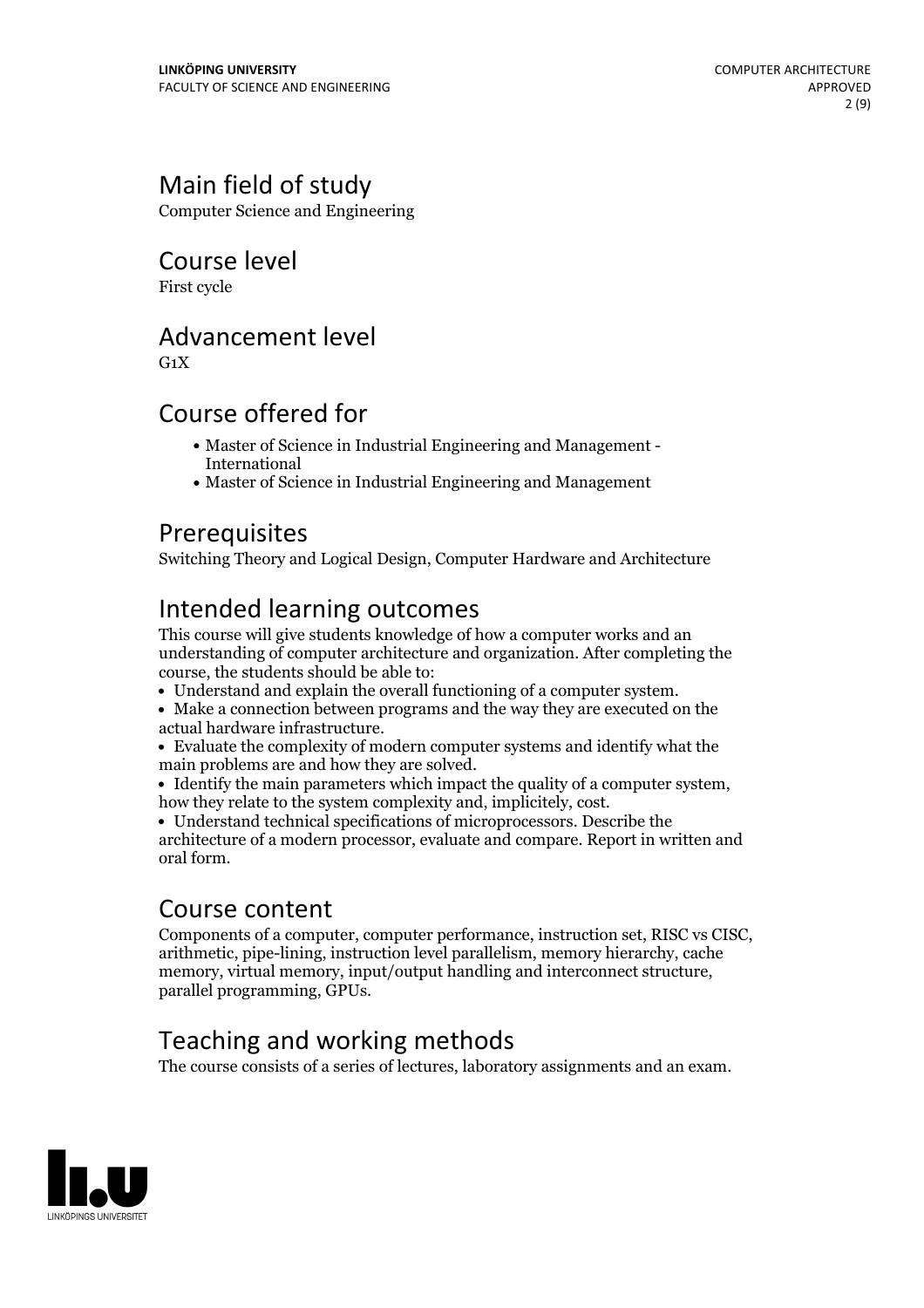### Examination

| TEN <sub>2</sub> | Written examination | 3 credits | U, 3, 4, 5 |
|------------------|---------------------|-----------|------------|
| LAB <sub>1</sub> | Laboratory work     | 3 credits | U.G        |

### Grades

Four-grade scale, LiU, U, 3, 4, 5

# Other information

### **About teaching and examination language**

The teaching language is presented in the Overview tab for each course. The examination language relates to the teaching language as follows:

- If teaching language is Swedish, the course as a whole or in large parts, is taught in Swedish. Please note that although teaching language is Swedish, parts of the course could be given in English. Examination language is
- $\bullet$  If teaching language is Swedish/English, the course as a whole will be taught in English if students without prior knowledge of the Swedish language participate. Examination language is Swedish or English
- (depending on teaching language).<br>• If teaching language is English, the course as a whole is taught in English.<br>Examination language is English.

### **Other**

The course is conducted in a manner where both men's and women's

The planning and implementation of a course should correspond to the course syllabus. The course evaluation should therefore be conducted with the course syllabus as a starting point.

# Department

Institutionen för datavetenskap

Director of Studies or equivalent Ola Leifler

Examiner Zebo Peng

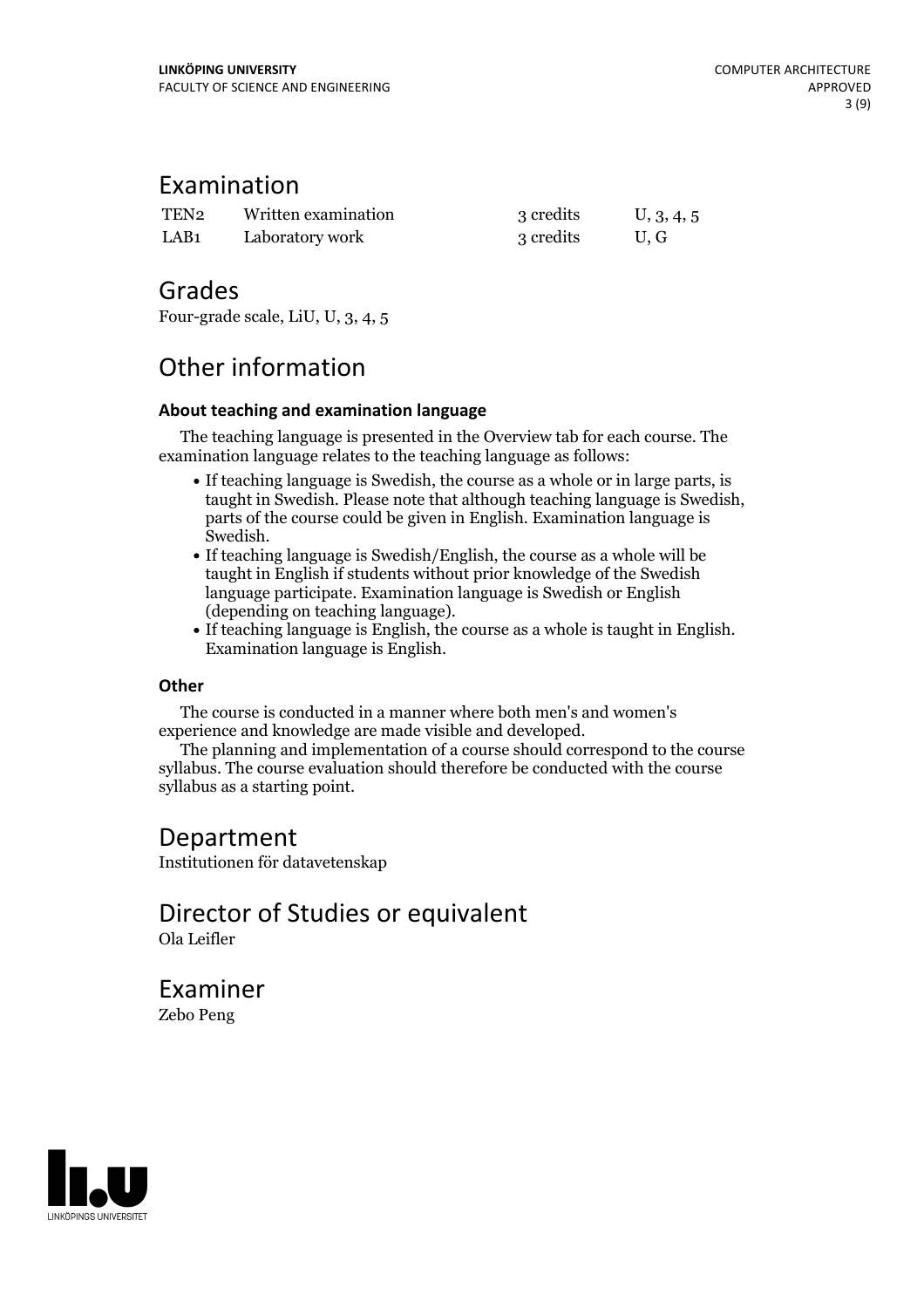# Education components

Preliminary scheduled hours: 30 h Recommended self-study hours: 130 h

# Course literature

### **Books**

Patterson, David A., Hennessy, John L., (2007) *Computer organization and design : the hardware/software interface* ISBN: 9780123706065, 0123706068, 9780123742056 Amsterdam ; Boston : Elsevier/Morgan Kaufmann, c2007.; Morgan Kaufmann series in computer architecture and design

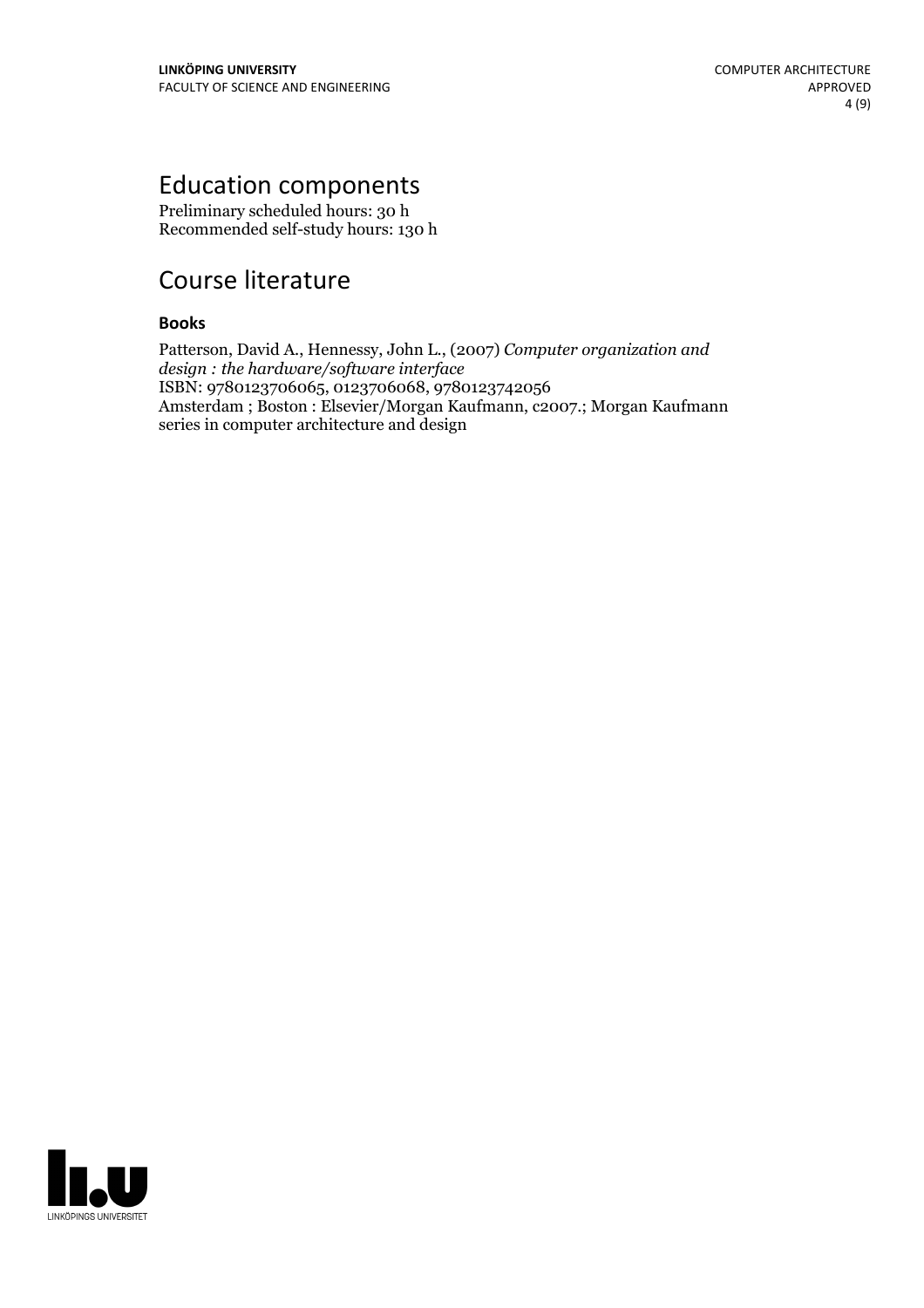# **Common rules**

### **Course syllabus**

A syllabus must be established for each course. The syllabus specifies the aim and contents of the course, and the prior knowledge that a student must have in order to be able to benefit from the course.

### **Timetabling**

Courses are timetabled after a decision has been made for this course concerning its assignment to a timetable module.

### **Interrupting a course**

The vice-chancellor's decision concerning regulations for registration, deregistration and reporting results (Dnr LiU-2015-01241) states that interruptions in study are to be recorded in Ladok. Thus, all students who do not participate in a course for which they have registered must record the interruption, such that the registration on the course can be removed. Deregistration from <sup>a</sup> course is carried outusing <sup>a</sup> web-based form: https://www.lith.liu.se/for-studenter/kurskomplettering?l=en.

### **Cancelled courses**

Courses with few participants (fewer than 10) may be cancelled or organised in a manner that differs from that stated in the course syllabus. The Dean is to deliberate and decide whether a course is to be cancelled or changed from the course syllabus.

### **Guidelines relatingto examinations and examiners**

For details, see Guidelines for education and examination for first-cycle and second-cycle education at Linköping University, Dnr LiU-2019-00920 (http://styrdokument.liu.se/Regelsamling/VisaBeslut/917592).

An examiner must be employed as a teacher at LiU according to the LiU Regulations for Appointments, Dnr LiU-2017-03931 (https://styrdokument.liu.se/Regelsamling/VisaBeslut/622784). For courses in second-cycle, the following teachers can be appointed as examiner: Professor (including Adjunct and Visiting Professor), Associate Professor (including Adjunct), Senior Lecturer (including Adjunct and Visiting Senior Lecturer), Research Fellow, or Postdoc. For courses in first-cycle, Assistant Lecturer (including Adjunct and Visiting Assistant Lecturer) can also be appointed as examiner in addition to those listed for second-cycle courses. In exceptional cases, a Part-time Lecturer can also be appointed as an examiner at both first- and second cycle, see Delegation of authority for the Board of Faculty of Science and Engineering.

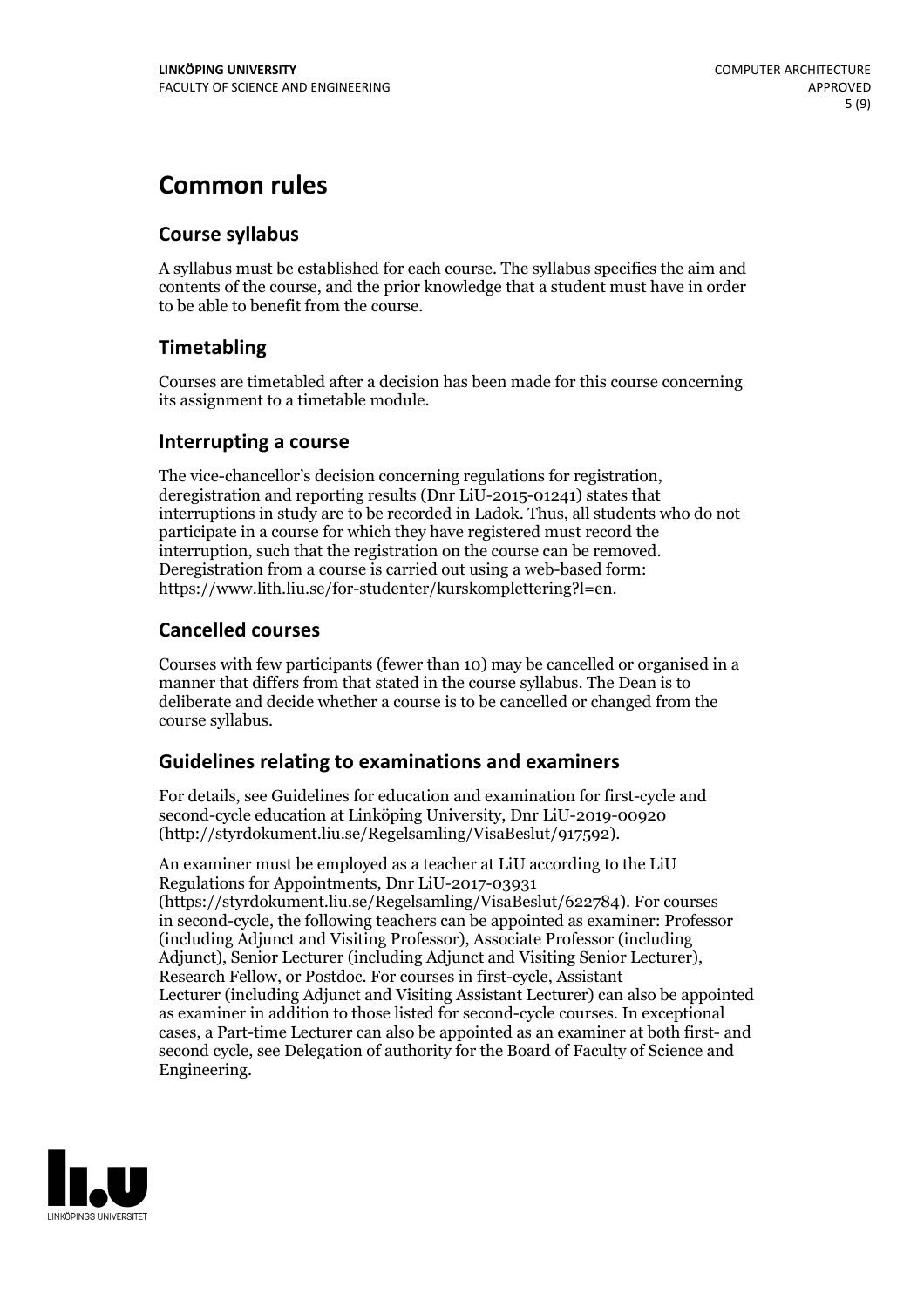### **Forms of examination**

### **Principles for examination**

Written and oral examinations and digital and computer-based examinations are held at least three times a year: once immediately after the end of the course, once in August, and once (usually) in one of the re-examination periods. Examinations held at other times are to follow a decision of the board of studies.

Principles for examination scheduling for courses that follow the study periods:

- courses given in VT1 are examined for the first time in March, with re-examination in June and August
- courses given in VT2 are examined for the first time in May, with re-examination in August and October
- courses given in HT1 are examined for the first time in October, with re-examination in January and August
- courses given in HT2 are examined for the first time in January, with re-examination in March and in August.

The examination schedule is based on the structure of timetable modules, but there may be deviations from this, mainly in the case of courses that are studied and examined for several programmes and in lower grades (i.e. 1 and 2).

Examinations for courses that the board of studies has decided are to be held in alternate years are held three times during the school year in which the course is given according to the principles stated above.

Examinations for courses that are cancelled orrescheduled such that they are not given in one or several years are held three times during the year that immediately follows the course, with examination scheduling that corresponds to the scheduling that was in force before the course was cancelled or rescheduled.

When a course is given for the last time, the regular examination and two re-<br>examinations will be offered. Thereafter, examinations are phased out by offering three examinations during the following academic year at the same times as the examinations in any substitute course. If there is no substitute course, three examinations will be offered during re-examination periods during the following academic year. Other examination times are decided by the board of studies. In all cases above, the examination is also offered one more time during the academic year after the following, unless the board of studies decides otherwise.

If a course is given during several periods of the year (for programmes, or on different occasions for different programmes) the board or boards of studies determine together the scheduling and frequency of re-examination occasions.

### **Retakes of other forms of examination**

Regulations concerning retakes of other forms of examination than written examinations and digital and computer-based examinations are given in the LiU guidelines for examinations and examiners, http://styrdokument.liu.se/Regelsamling/VisaBeslut/917592.

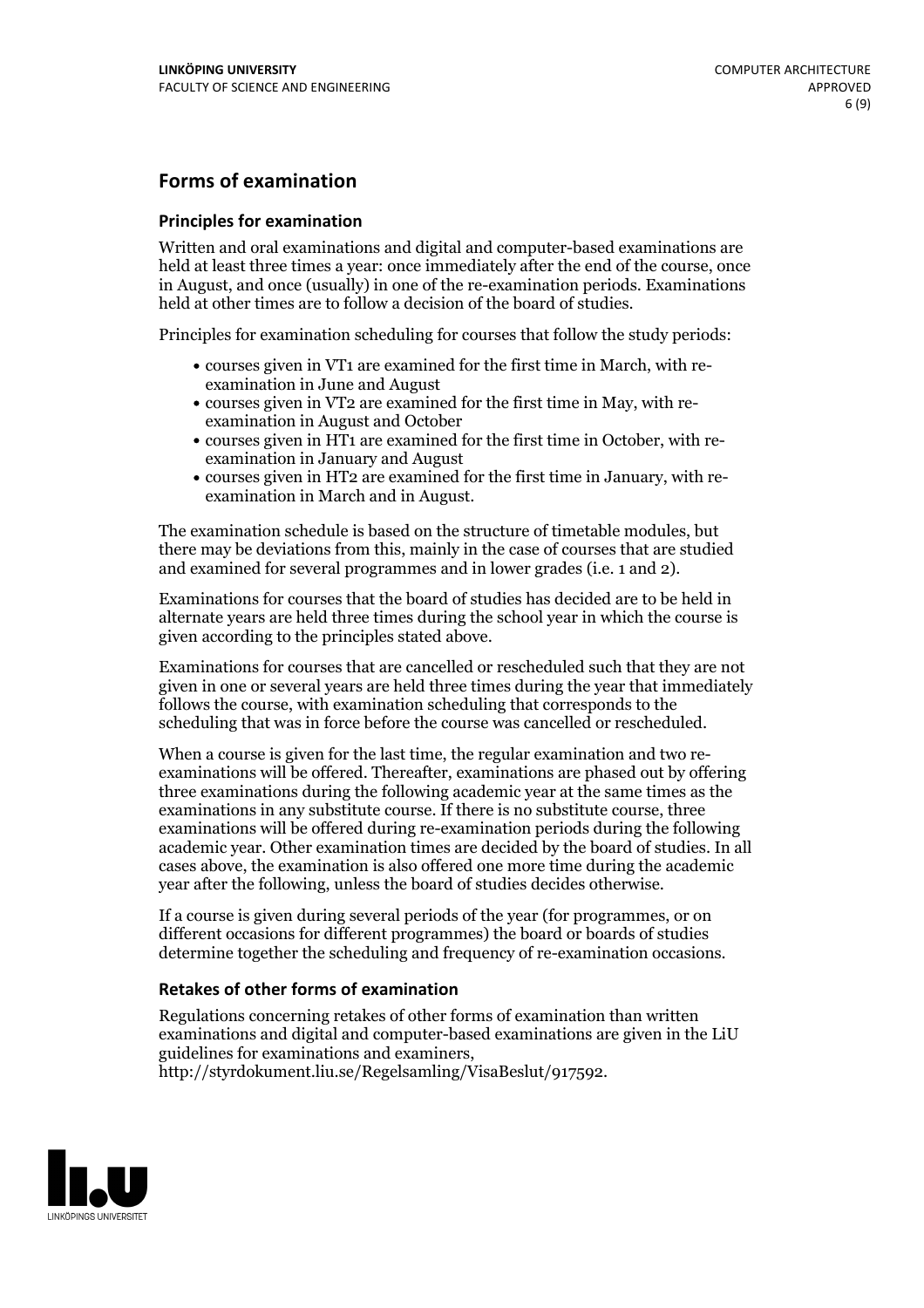### **Registration for examination**

Until January 31 2021, the following applies according to previous guidelines: In order to take an written, digital or computer-based examination student must register in advance at the Student Portal during the registration period, which Candidates are informed of the location of the examination by email, four days in advance. Students who have not registered for an examination run the risk of being refused admittance to the examination, if space is not available.

From February 1 2021, new guidelines applies for registration for written, digital or computer-based examination, Dnr LiU-2020-02033 (https://styrdokument.liu.se/Regelsamling/VisaBeslut/622682).

Symbols used in the examination registration system:

\*\* denotes that the examination is being given for the penultimate time.

\* denotes that the examination is being given for the last time.

#### **Code of conduct for students during examinations**

Details are given in a decision in the university's rule book: http://styrdokument.liu.se/Regelsamling/VisaBeslut/622682.

#### **Retakes for higher grade**

Students at the Institute of Technology at LiU have the right to retake written examinations and digital and computer-based examinations in an attempt to achieve a higher grade. This is valid for all examination components with code "TEN", "DIT" and "DAT". The same right may not be exercised for other examination components, unless otherwise specified in the course syllabus.

A retake is not possible on courses that are included in an issued degree diploma.

#### **Grades**

The grades that are preferably to be used are Fail (U), Pass (3), Pass not without distinction  $(4)$  and Pass with distinction  $(5)$ .

- Grades U, 3, 4, 5 are to be awarded for courses that have written or digital examinations.<br>• Grades Fail (U) and Pass (G) may be awarded for courses with a large
- degree of practical components such as laboratory work, project work and
- $\bullet$  Grades Fail (U) and Pass (G) are to be used for degree projects and other independent work.

#### **Examination components**

The following examination components and associated module codes are used at the Faculty of Science and Engineering:

Grades U, 3, 4, 5 are to be awarded for written examinations (TEN) and

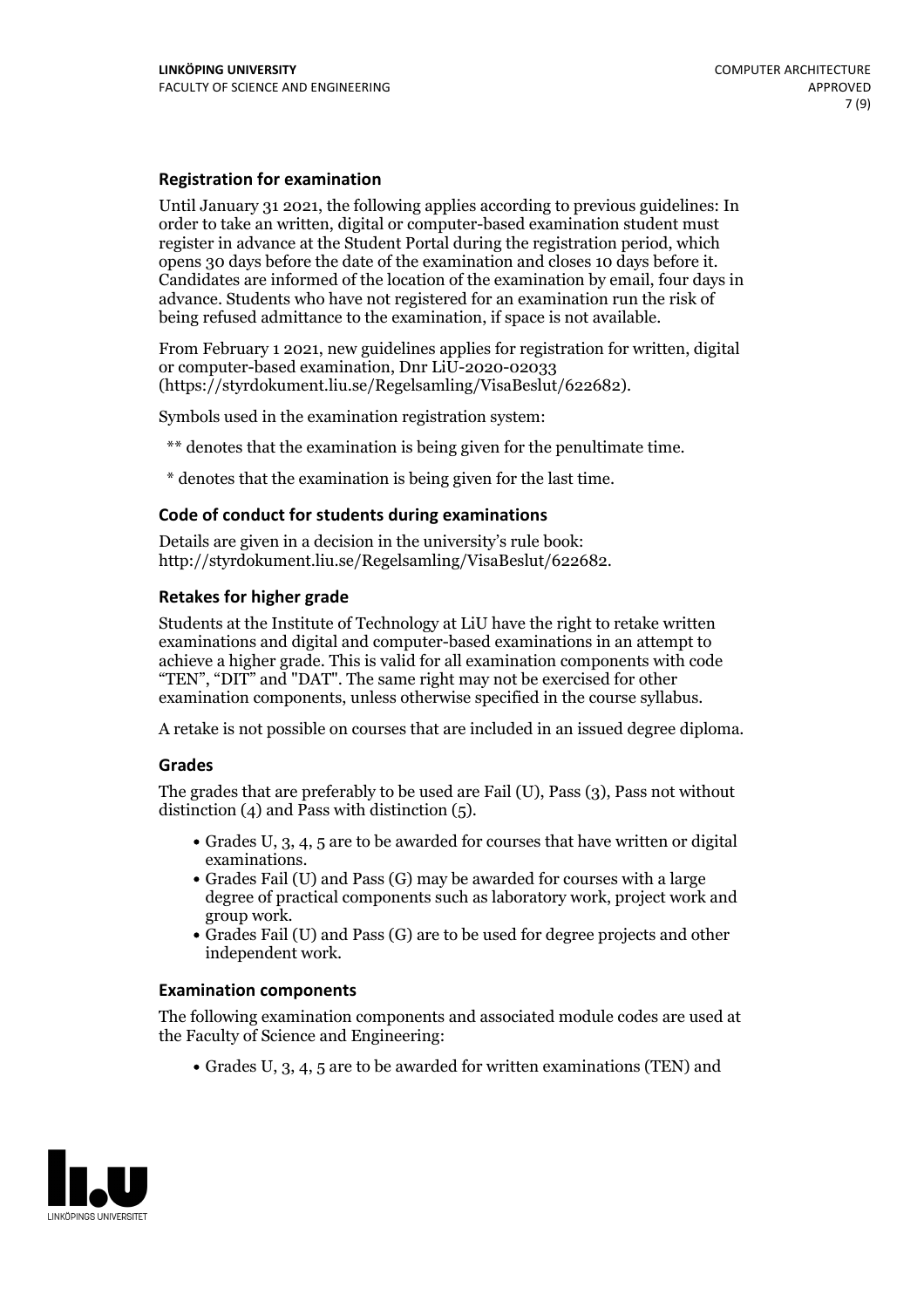- digital examinations (DIT).<br>• Examination components for which the grades Fail (U) and Pass (G) may be awarded are laboratory work (LAB), project work (PRA), preparatory written examination (KTR), digital preparatory written examination (DIK), oral examination (MUN), computer-based examination (DAT), home
- assignment (HEM), and assignment (UPG).<br>• Students receive grades either Fail (U) or Pass (G) for other examination components in which the examination criteria are satisfied principally through active attendance such as tutorial group (BAS) or examination item
- (MOM).<br>• Grades Fail (U) and Pass (G) are to be used for the examination components Opposition (OPPO) and Attendance at thesis presentation (AUSK) (i.e. part of the degree project).

In general, the following applies:

- 
- Mandatory course components must be scored and given <sup>a</sup> module code. Examination components that are not scored, cannot be mandatory. Hence, it is voluntary to participate in these examinations, and the voluntariness must be clearly stated. Additionally, if there are any associated conditions to the examination component, these must be clearly stated as well.<br>• For courses with more than one examination component with grades
- U,3,4,5, it shall be clearly stated how the final grade is weighted.

For mandatory components, the following applies: If special circumstances prevail, and if it is possible with consideration of the nature ofthe compulsory component, the examiner may decide to replace the compulsory component with another equivalent component. (In accordance with the LiU Guidelines for education and examination for first-cycle and second-cycle education at Linköping University, http://styrdokument.liu.se/Regelsamling/VisaBeslut/917592).

For written examinations, the following applies: If the LiU coordinator for students with disabilities has granted a student the right to an adapted examination for a written examination in an examination hall, the student has the right to it. If the coordinator has instead recommended for the student an adapted examination or alternative form of examination, the examiner may grant this if the examiner assesses that it is possible, based on consideration of the course objectives. (In accordance with the LiU Guidelines for education and examination for first-cycle and second-cycle education at Linköping University, http://styrdokument.liu.se/Regelsamling/VisaBeslut/917592).

#### **Reporting of examination results**

The examination results for a student are reported at the relevant department.

#### **Plagiarism**

For examinations that involve the writing of reports, in cases in which it can be assumed that the student has had access to other sources (such as during project work, writing essays, etc.), the material submitted must be prepared in accordance